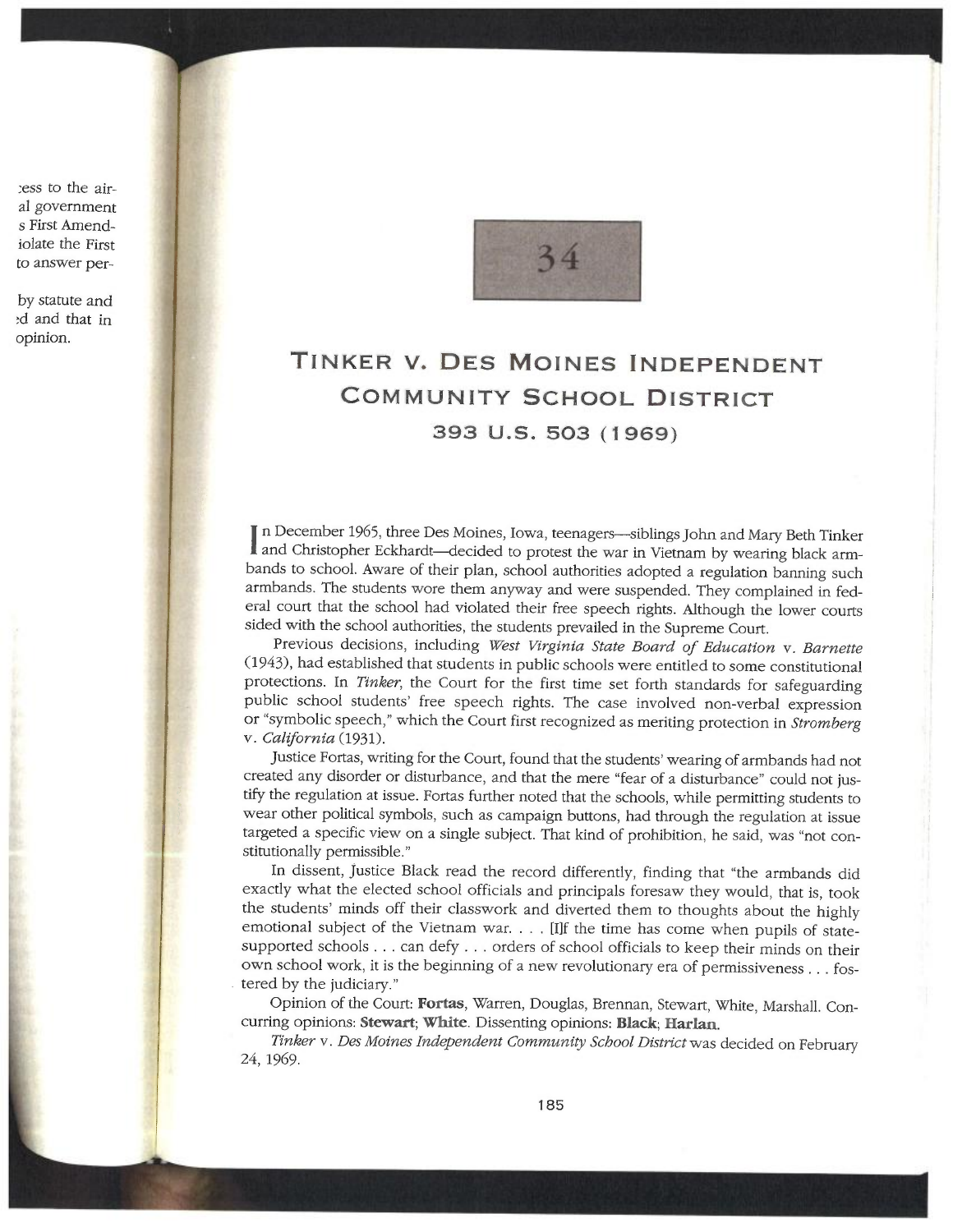186 CASE 34

OPINIONS

## JUSTICE FORTAS DELIVERED THE OPINION OF THE COURT . . .

The District Court recognized that the wearing of an armband for the purpose of expressing certain views is the type of symbolic act that is within the Free Speech Clause of the First Amendment. . . . As we shall discuss, the wearing of armbands in the circumstances of this case was entirely divorced from actually or potentially disruptive conduct by those participating in it. It was closely akin to "pure speech" which, we have repeatedly held, is entitled to comprehensive protection under the First Amendment.

<sup>F</sup>irst Amendment rights, applied in light of the special characteristics of the school envi ronment, are available to teachers and students. It can hardly be argued that either students house gate. This has been the unmistakable holding of this Court for almost fifty years. In *Meyer v. Nebraska* [1923] and *Bartels v. Iowa* [1923], this Court . . . held that the Due Process Clause of the Fourteenth Amend

In West Virginia State Board of Education v. Barnette [1943], this Court held that under the First Amendment, the student in public school may not be compelled to salute the flag... On the other hand, the Court has repeatedly emphasized the need for affirming the comprehensive authority of the States and of school officials, consistent with fundamental constitutional safeguards, to prescri <sup>O</sup>ur problem lies in the area where students in the exercise of First Amendment rights col- lide with the rules of the school authorities.

The problem posed by the present case does not relate to regulation of the length of skirts or the type of clothing, to hair style, or deportment. . . . It does not concern aggressive, disruptive action or even group demonstrations. Our problem involves direct, primary First<br>Amendment rights akin to "pure speech."<br>The school officials banned and sought to punish petitioners for a silent, passive expres-

sion of opinion, unaccompanied by any disorder or disturbance on the part of petitioners.<br>There is here no evidence whatever of petitioners' interference, actual or nascent, with the schools' work or of collision with the

five students were suspended for wearing them. There is no indication that the work of the schools or any class was disrupted. Outside the classrooms, a few students made hostile remarks to the children wearing armbands, b

cause it was based upon their fear of a disturbance from the wearing of the armbands. But, in<br>our system, undifferentiated fear or apprehension of disturbance is not enough to overcome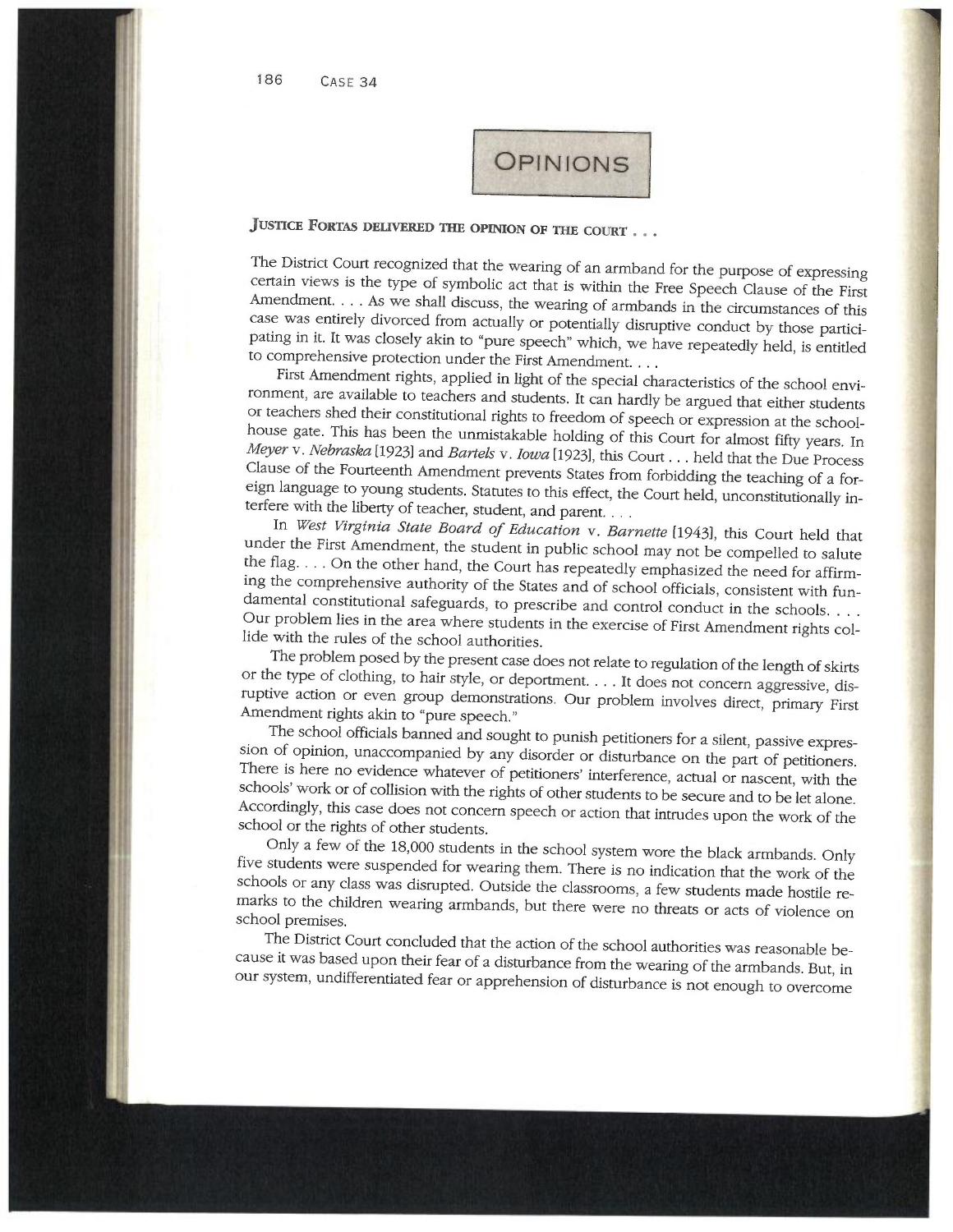<sup>t</sup>he right to freedom of expression. Any departure from absolute regimentation may cause <sup>t</sup>rouble. Any variation from the majority's opinion may inspire fear. Any word spoken, in class, <sup>i</sup>n the lunchroom, or on the campus, that deviates from the views of another person may start an argument or cause a disturbance. But our Constitution says we must take this risk . . . and <sup>o</sup>ur history says that it is this sort of hazardous freedom—this kind of openness—that is the <sup>b</sup>asis of our national strength and of the independence and vigor of Americans who grow up <sup>a</sup>nd live in this relatively permissive, often disputatious, society.

<sup>I</sup>n order for the State in the person of school officials to justify prohibition of a particular <sup>e</sup>xpression of opinion, it must be able to show that its action was caused by something more <sup>t</sup>han a mere desire to avoid the discomfort and unpleasantness that always accompany an unpopular viewpoint... .

<sup>I</sup>n the present case, the District Court made no such finding, and our independent examination of the record fails to yield evidence that the school authorities had reason to anticipate <sup>t</sup>hat the wearing of the armbands would substantially interfere with the work of the school or impinge upon the rights of other students. .. .

<sup>O</sup>n the contrary, the action of the school authorities appears to have been based upon an <sup>u</sup>rgent wish to avoid the controversy which might result from the expression, even by the silent <sup>s</sup>ymbol of armbands, of opposition to this Nation's part in the conflagration in Vietnam.. . .

<sup>I</sup>t is also relevant that the school authorities did not purport to prohibit the wearing of all <sup>s</sup>ymbols of political or controversial significance. The record shows that students in some of <sup>t</sup>he schools wore buttons relating to national political campaigns, and some even wore the <sup>I</sup>ron Cross, traditionally a symbol of Nazism. The order prohibiting the wearing of armbands did not extend to these. Instead, a particular symbol—black armbands worn to exhibit opposition to this Nation's involvement in Vietnam—was singled out for prohibition. Clearly, the <sup>p</sup>rohibition of expression of one particular opinion, at least without evidence that it is necessary to avoid material and substantial interference with schoolwork or discipline, is not constitutionally permissible.

<sup>I</sup>n our system, state-operated schools may not be enclaves of totalitarianism. School officials do not possess absolute authority over their students. Students in school as well as out <sup>o</sup>f school are "persons" under our Constitution. They are possessed of fundamental rights <sup>w</sup>hich the State must respect, just as they themselves must respect their obligations to the <sup>S</sup>tate. In our system, students may not be regarded as closed-circuit recipients of only that <sup>w</sup>hich the State chooses to communicate. They may not be confined to the expression of <sup>t</sup>hose sentiments that are officially approved. In the absence of a specific showing of constitutionally valid reasons to regulate their speech, students are entitled to freedom of expression of their views. . . .

<sup>T</sup>he principle of these cases is not confined to the supervised and ordained discussion <sup>w</sup>hich takes place in the classroom. The principal use to which the schools are dedicated is <sup>t</sup>o accommodate students during prescribed hours for the purpose of certain types of activities. Among those activities is personal intercommunication among the students. This is not <sup>o</sup>nly an inevitable part of the process of attending school; it is also an important part of the <sup>e</sup>ducational process. A student's rights, therefore, do not embrace merely the classroom <sup>h</sup>ours. ... But conduct by the student, in class or out of it, which for any reason—whether it <sup>s</sup>tems from time, place, or type of behavior—materially disrupts Glasswork or involves substantial disorder or invasion of the rights of others is, of course, not immunized by the constitutional guarantee of freedom of speech.. . .

pressing the First <sup>~</sup>s of this <sup>e</sup> partici<sup>e</sup>ntitled

ool envistudents <sup>s</sup>choolyears. In Process of a fornally in-

#### eld that to salute ~ <sup>r</sup>affirmvith fun- ~ols. . . . ghts col-

of skirts <sup>s</sup>ive, dis ary First

with the

alone.

expres-**Liners**.

of the

of the

le reat on

Only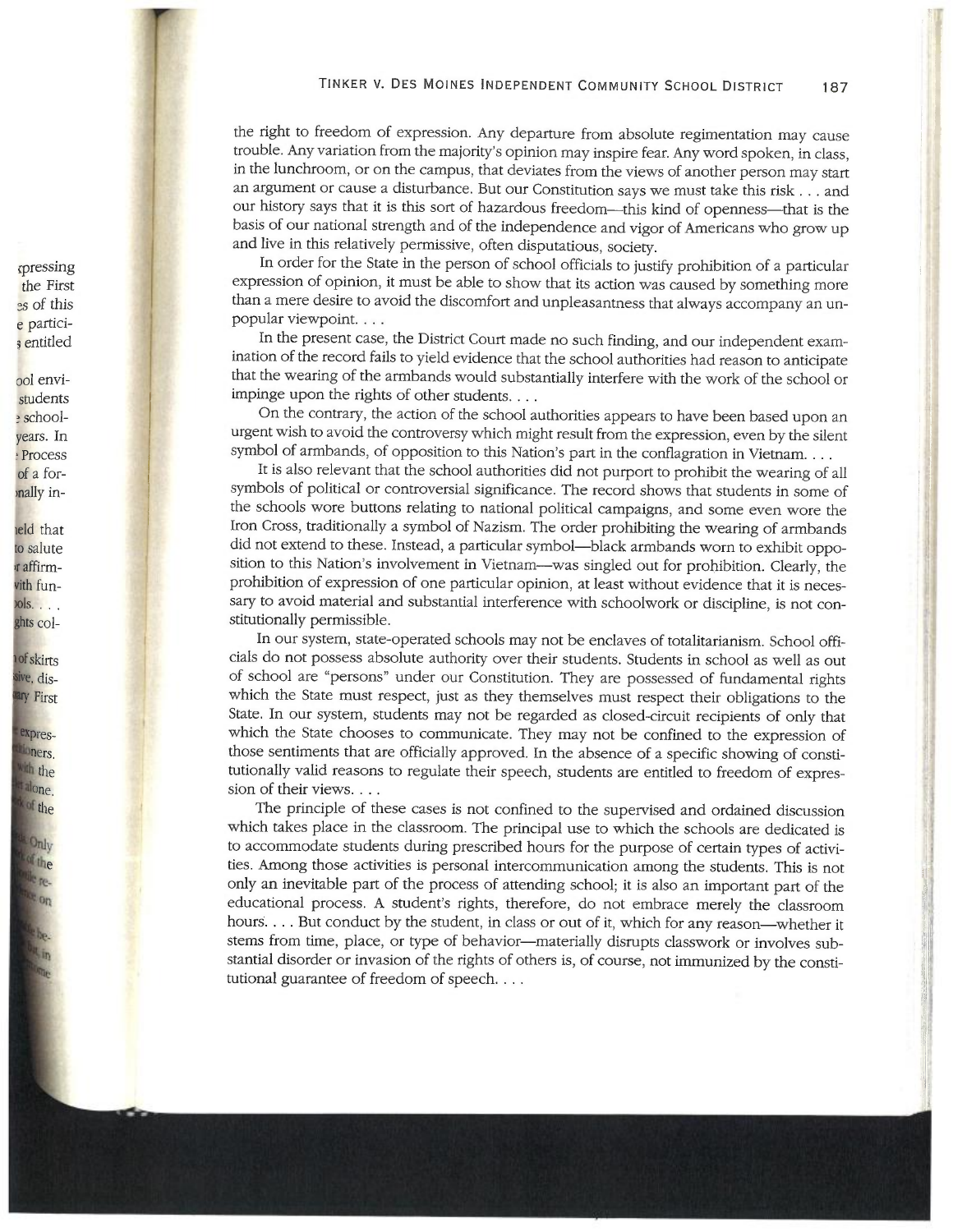<sup>A</sup>s we have discussed, the record does not demonstrate any facts which might reasonably <sup>h</sup>ave led school authorities to forecast substantial disruption of or material interference with school activities, and no disturbances or disorders on the school premises in fact occurred.<br>These petitioners merely went about their ordained rounds in school. Their deviation consisted only in wearing on their sleeve a band of black cloth, not more than two inches wide. <sup>T</sup>hey wore it to exhibit their disapproval of the Vietnam hostilities and their advocacy of <sup>a</sup> truce, to make their views known, and, by their example, to influence others to adopt them.<br>They neither interrupted school activities nor sought to intrude in the school affairs or the lives of others. They caused discussion outside of the classrooms, but no interference with <sup>w</sup>ork and no disorder. In the circumstances, our Constitution does not permit officials of the <sup>S</sup>tate to deny their form of expression... .

REVERSED and remanded.

### <sup>J</sup>USTICE BLACK, DISSENTING .. .

<sup>T</sup>he Court's holding in this case ushers in what I deem to be an entirely new era in which the <sup>p</sup>ower to control pupils by the elected "officials of state supported public schools" in the United States is in ultimate effect transferred to the Supreme Court....<br>As I read the Court's opinion it relies upon the following grounds for holding unconsti-

tutional the judgment of the Des Moines school officials and the two courts below. First, the Court concludes that the wearing of armbands is "symbolic speech" which is "akin to 'pure speech" and therefore protected by the Court decides that the public schools are an appropriate place to exercise "symbolic speech." <sup>F</sup>inally, the Court arrogates to itself, rather than to the State's elected officials charged with

running the schools, the decision as to which school disciplinary regulations are "reasonable." the purpose of conveying political ideas is protected by the First Amendment, . . . the crucial <sup>r</sup>emaining questions are whether students and teachers may use the schools at their whim as <sup>a</sup> platform for the exercise of free speech—"symbolic" or "pure"—and whether the courts will While I have always believed that under the First and Fourteenth Amendments neither the<br>State nor the Federal Government has any authority to regulate or censor the content of speech, I have never believed that any person has a right to give speeches or engage in demonstrations where he pleases and when he pleases. . . . While the record does not show that any of these armband students shouted,

fane language, or were violent in any manner, detailed testimony by some of them shows<br>their armbands caused comments, warnings by other students, the poking of fun at them,<br>and a warning by an older football player that o them alone. There is also evidence that a teacher of mathematics had his lesson period<br>practically "wrecked" chiefly by disputes with Mary Beth Tinker, who wore her armband for her "demonstration." Even a casual reading of the record shows that this armband did<br>divert students' minds from their regular lessons, and that talk, comments, etc., made John<br>Tinker "self-conscious" in attending scho the few armband students did not actually "disrupt" the classwork, I think the record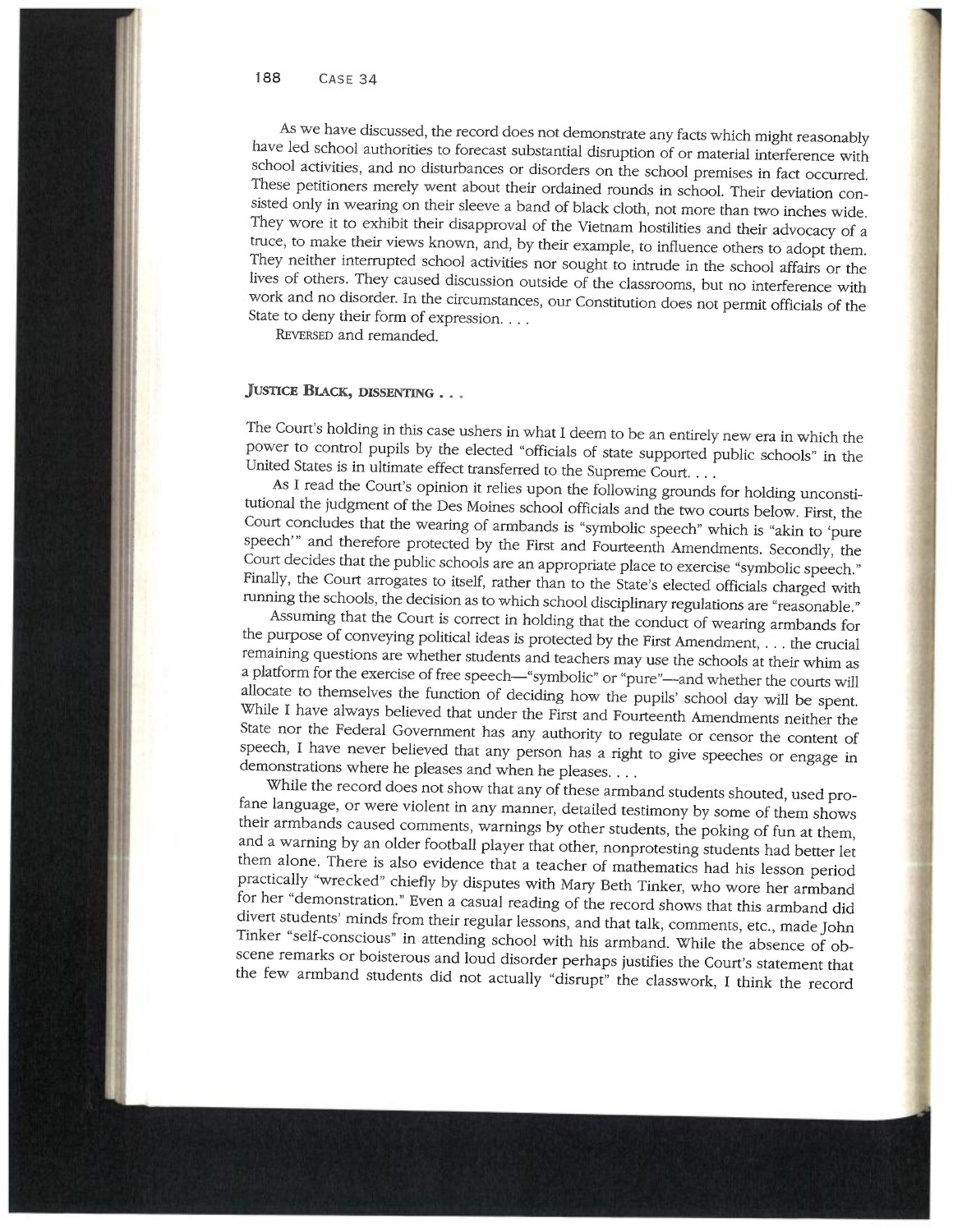#### TINKER V. DES MOINES INDEPENDENT COMMUNITY SCHOOL DISTRICT 189

overwhelmingly shows that the armbands did exactly what the elected school officials and principals foresaw they would, that is, took the students' minds off their classwork and diverted them to thoughts about the highly emotional subject of the Vietnam war. And I repeat that if the time has come when pupils of state-supported schools, kindergartens, grammar schools, or high schools, can defy and flout orders of school officials to keep their minds on their own schoolwork, it is the beginning of a new revolutionary era of permissiveness in this country fostered by the judiciary... .

In my view, teachers in state-controlled public schools are hired to teach there. . . . Certainly a teacher is not paid to go into school and teach subjects the State does not hire him to teach as a part of its selected curriculum. Nor are public school students sent to the schools at public expense to broadcast political or any other views to educate and inform the public. The original idea of schools, which I do not believe is yet abandoned as worthless or out of date, was that children had not yet reached the point of experience and wisdom which enabled them to teach all of their elders. It may be that the Nation has outworn the old-fashioned slogan that "children are to be seen not heard," but one may, I hope, be permitted to harbor the thought that taxpayers send children to school on the premise that at their age they need to learn, not teach. . . .

Change has been said to be truly the law of life, but sometimes the old and the tried and true are worth holding. The schools of this Nation have undoubtedly contributed to giving us I tranquility and to making us more law-abiding people. Uncontrolled and uncontrollable liberty is an enemy to domestic peace. We cannot close our eyes to the fact that some of the country's greatest problems are crimes committed by the youth, too many of school age. School discipline, like parental discipline, is an integral and important part of training our children to be good citizens—to be better citizens. Here a very small number of students have crisply and summarily refused to obey a school order designed to give pupils who want to learn the opportunity to do so. One does not need to be a prophet or the son of a prophet to know that after the Court's holding today some students in Iowa schools and indeed in all schools will be ready, able, and willing to defy their teachers on practically all orders. This is the more unfortunate for the schools since groups of students all over the land are already running loose, conducting break-ins, sit-ins, lie-ins, and smash-ins. Many of these student groups, as is all too familiar to all who read the newspapers and watch the television news programs, have already engaged in rioting, property seizures, and destruction. They have picketed schools to force students not to cross their picket lines and have too often violently attacked earnest but frightened students who wanted an education that the pickets did not want them to get. Students engaged in such activities are apparently confident that they know far more about how to operate public school systems than do their parents, teachers, and elected school officials. It is no answer to say that the particular students here have not yet reached such high points in their demands to attend classes in order to exercise their political pressures. Turned loose with lawsuits for damages and injunctions against their teachers as they are here, it is nothing but wishful thinking to imagine that young, immature students will not soon believe it is their right to control the schools rather than the right of the States that ~ collect the taxes to hire the teachers for the benefit of the pupils. This case, therefore, wholly without constitutional reasons in my judgment, subjects all the public schools in the country to the whims and caprices of their loudest-mouthed, but maybe not their brightest, students. I, for one, am not fully persuaded that school pupils are wise enough, even with this Court's expert help from Washington, to run the 23,390 public school systems in our fifty States. I

~ ~

;,~~ r"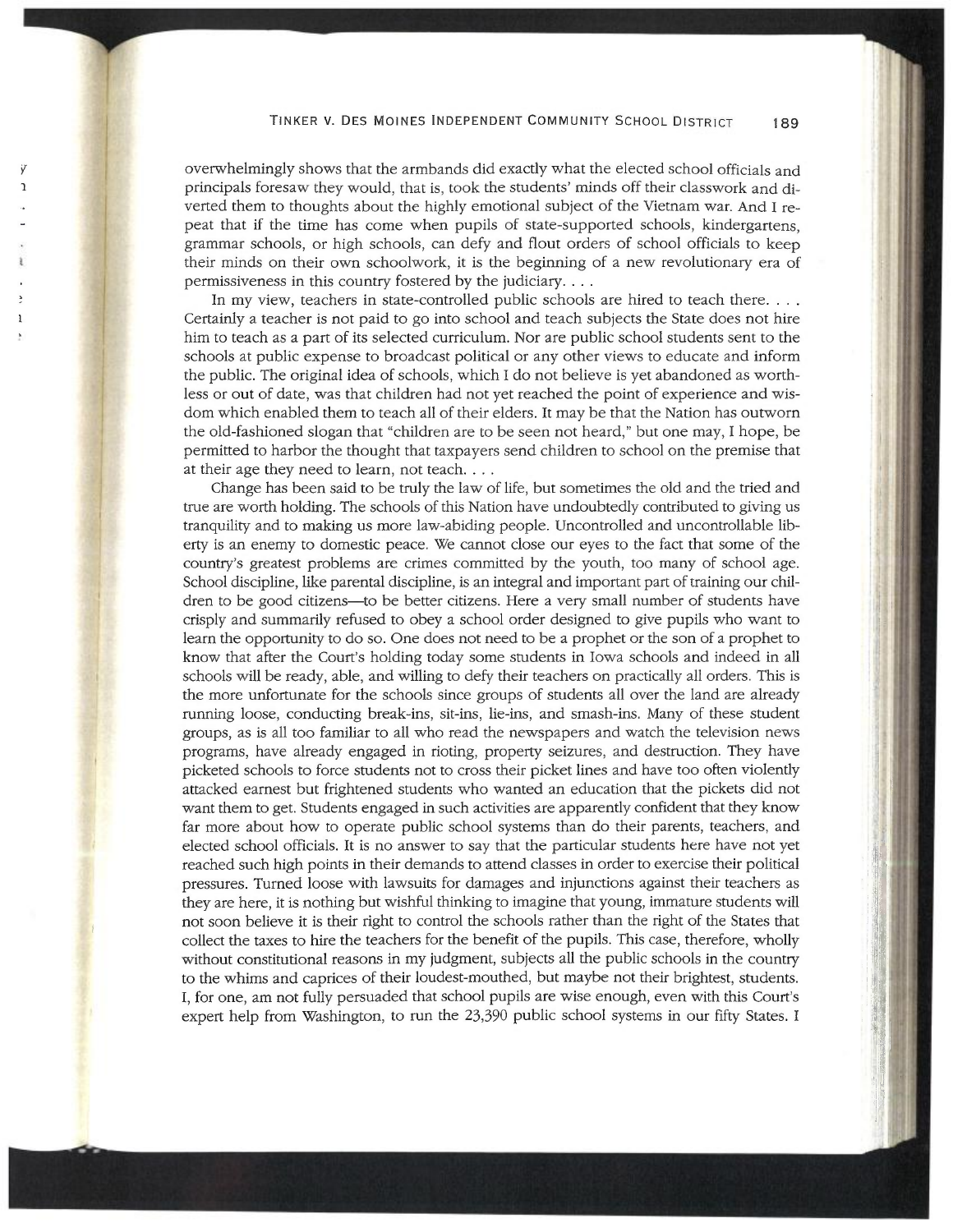tion <sup>w</sup>ish, therefore, wholly to disclaim any purpose on my part to hold that the Federal Constitucompels the teachers, parents, and elected school officials to surrender control of the site is surrender school system to public school students. I dissent. <sup>A</sup>merican public school



#### trom the *evening Star*, Washington, D.C., February 26, 1969,<br>"The Court and the Kids" "THE COURT AND THE KIDS"

T he Supreme Court has displayed something short of supreme wisdom in its ruling upholding the right of nolding the right of children to stage protests in public schools and to demonstrate in favor<br>of their political beliefs. The seven-judge majority can full or their political beliefs. The seven-judge majority carefully pointed out that the permis-<br>siveness was limited to peaceful demonstrations. The was in no way related to miniskirts and long hair. They were, they said, only doing right<br>by the Constitution, And they turned to sthe link siveness was limited to peaceful demonstrations. They piously asserted that their ruling by the Constitution. And they turned to other business, leaving the country's school au-<br>thorities holding a large can of worms.... thorities holding a large can of worms. . . .

minute now some r No now particular legal expertise is required to see how wide a door has been opened. Any minute now some miniskirted teenie-bopper or long-haired adolescent will come up with a<br>high-minded cause for which they must speak up a symbol: " mgn-minded cause for which they must speak up—symbolically—by displaying their thighs<br>or hiding their ears. What hope remains of editing the seal when a hyper-sensitive pre-teen author holds "John F. Tinker et al. v. Des Moines Indepen-<br>dent Community School District et al." are al. J. J. Tinker et al. v. Des Moines Indepenor hiding their ears. What hope remains of editing the garbage out of student publications dent Community School District et al." over the faculty's head? What hope remains for disci-<br>pline in general when school surful it. pline in general when school authorities are required to wait for the riot to start before lifting<br>a finger? What expectation can there be that survey is not for the riot to start before lifting a finger? What expectation can there be that our universities will some day regain their sanity when the grade schools offer primary training in protest? when the grade schools offer primary training in protest?

be dismissed by the disciplinarians or taken completely for granted by the libertarians. And<br>now the Supreme Court, Justices Hell <sup>T</sup>he general subject of student protests raises fine constitutional points that cannot lightly now the Supreme Court—Justices Harlan and Black excepted—has compounded the com-<br>plexity of the debate by its insalisi plexiry of the debate plexity of the debate by its implicit assumption that the full protection of the United States Constitution starts at the birth of a United States citizen.

might be about right. But one thing should be clear to the most isolated legal theorists: Infants  $|$ ust  $\nabla$ be a where that protection should begin is a suitable subject for discussion—perhaps 18<br>about right. But one thing should be alled the subject for discussion—perhaps 18 are not prepared for freedom, and one of the duties of society is to provide preparation through discipline. through discipline.

wolf, he must be taught that the rights and needs of others must be respected, sometimes M he r an must t is a social animal through necessity, not through instinct. Unlike the bee or the <sup>a</sup>t the expense at the expense of his natural inclination to self-indulgence. Sometimes it is necessary<br>for teachers to curb the freedom of those shrill and dentity in the metal essary for parents to indulge in cruel and unusual punishments to bring those burgeon-<br>ing little egos under control. And area that is with the state of this those burgeonfor teachers to curb the freedom of those shrill and demanding voices. Sometimes it is necing little egos <sup>e</sup>nough to know under der control. And even the justices of the Supreme Court should be wise<br>it.